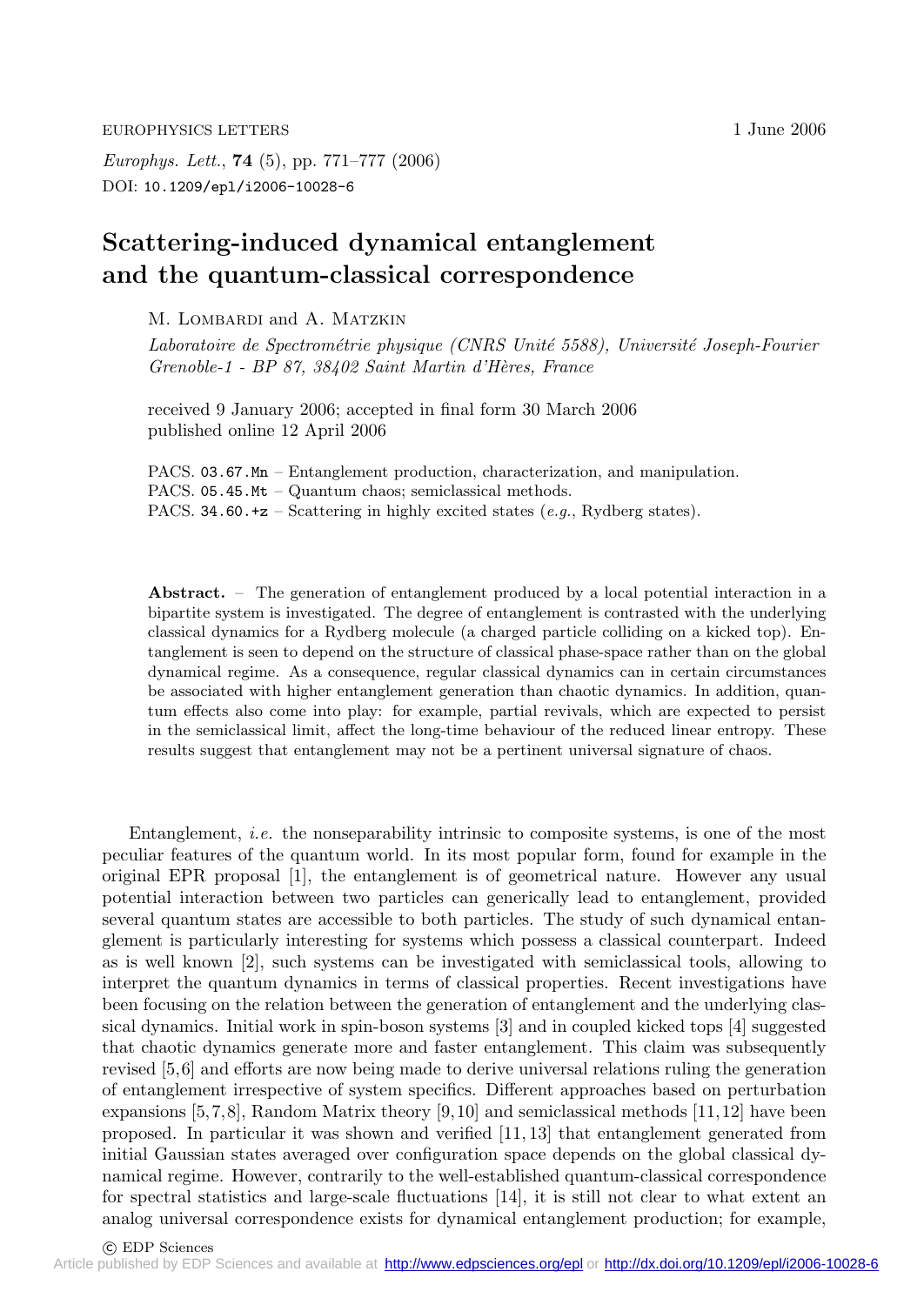the dependence of entanglement on non-classical features like the type of initial states [7] or their spectral width [9] has been put forward.

In this work we study the generation of entanglement for a real system which possesses an unambiguous classical counterpart. This will be done by employing a bipartite system where entanglement is produced by a *local* interaction, viz. the particles interact via a short-range scattering potential. Our model enables more stringent tests on the transition to chaos than usual models in which this transition depends essentially on a single coupling parameter and occurs relatively uniformly on the whole phase space. Indeed we use a system in which a second essential parameter, the resonance parameter, produces global changes of the phase-space picture, changing dramatically the coupling necessary to induce chaos. We will see that the underlying classical dynamics is reflected in the generation of entanglement. However, this dependence involves particular features in the structure of phase-space rather than the global dynamical (chaotic or regular) regimes. Quantum effects also come into play, particularly at long times.

The system investigated here is a Rydberg molecule. Simply stated, a Rydberg molecule is composed of two parts: a highly excited electron on the one hand, and a compact ionic molecular core, containing the nuclei and the tightly bound other electrons on the other. Most of the time, the outer electron and the core are spatially well separated: the core rotates freely with angular momentum  $N$  and energy  $E_N^+ \propto N^2$ , whereas the outer electron senses a pure Coulomb field. Its orbital angular momentum *L* is fixed in space. Seen in the molecular frame,  $\boldsymbol{L}$  turns around the  $\boldsymbol{N}$  axis (see fig. 1(a, e)). However, the outer electron periodically scatters on the molecular core. Classically, the electron is kicked by the rotating core. This kick results in a change in the direction of  $L$  by  $\Delta\varphi$ , the deflection angle of the plane of the classical Kepler orbit. *N* adjusts accordingly, since the total angular momentum  $J = L + N$ is conserved. The conservation of *L* and the cylindrical symmetry of the core implies that  $\Delta \varphi = k \cos \theta$ , where k gives the strength of the kick. A negligibly small kick yields regular dynamics. This is visualised in a Poincaré surface of section obtained by plotting the position of *L* after each kick (fig. 1) [15]. As k increases, two cases must be distinguished. In the generic case  $(figs. 1(b)-(d))$  chaos appears and invades rapidly the whole phase space until the last islands of regularity disappear. Things are different in the resonant case. Resonances appear when the orbital period of the electron  $T_e$  and the rotational period of the core  $T_0$ are commensurate, so resonances are nongeneric. Chaos is inhibited and finally appears along the separatrix (figs.  $1(f)-(h)$ ) for much higher values of the coupling k. Such resonances are known to modify the spectrum of small Rydberg molecules, giving rise to the stroboscopic effect experimentally observed on  $\text{Na}_2$  [16].

In quantum-mechanical terms the collision couples the electron and core dynamics and induces phase-shifts in the wave function of the outer electron. In the absence of the coreelectron interaction, the Hamiltonian  $H_0$  is separable and the eigenstates are given by the product state

$$
\phi_N(E,r) = f_L(E - E_N^+, r) \otimes |N\rangle, \qquad (1)
$$

where E is the total energy,  $|N\rangle$  the state of the core and  $f_L$  the radial Coulomb function of the electron whose energy is  $\epsilon_N = E - E_N^+$  [17]. The total Hamiltonian  $H = H_0 + V$  includes the core-electron interaction potential  $V$ . The eigenstates are given from scattering theory by

$$
\psi(E,r) = \sum_{N} Z_{N}(E) \left[ I + G_{0}(E)K \right] \phi_{N}(E,r), \tag{2}
$$

where  $G_0$  is the Green's function,  $Z_N$  are expansion coefficients and K is the scattering matrix, whose elements  $K_{N'N}$  are related to the transition probability amplitude between states  $\phi_N$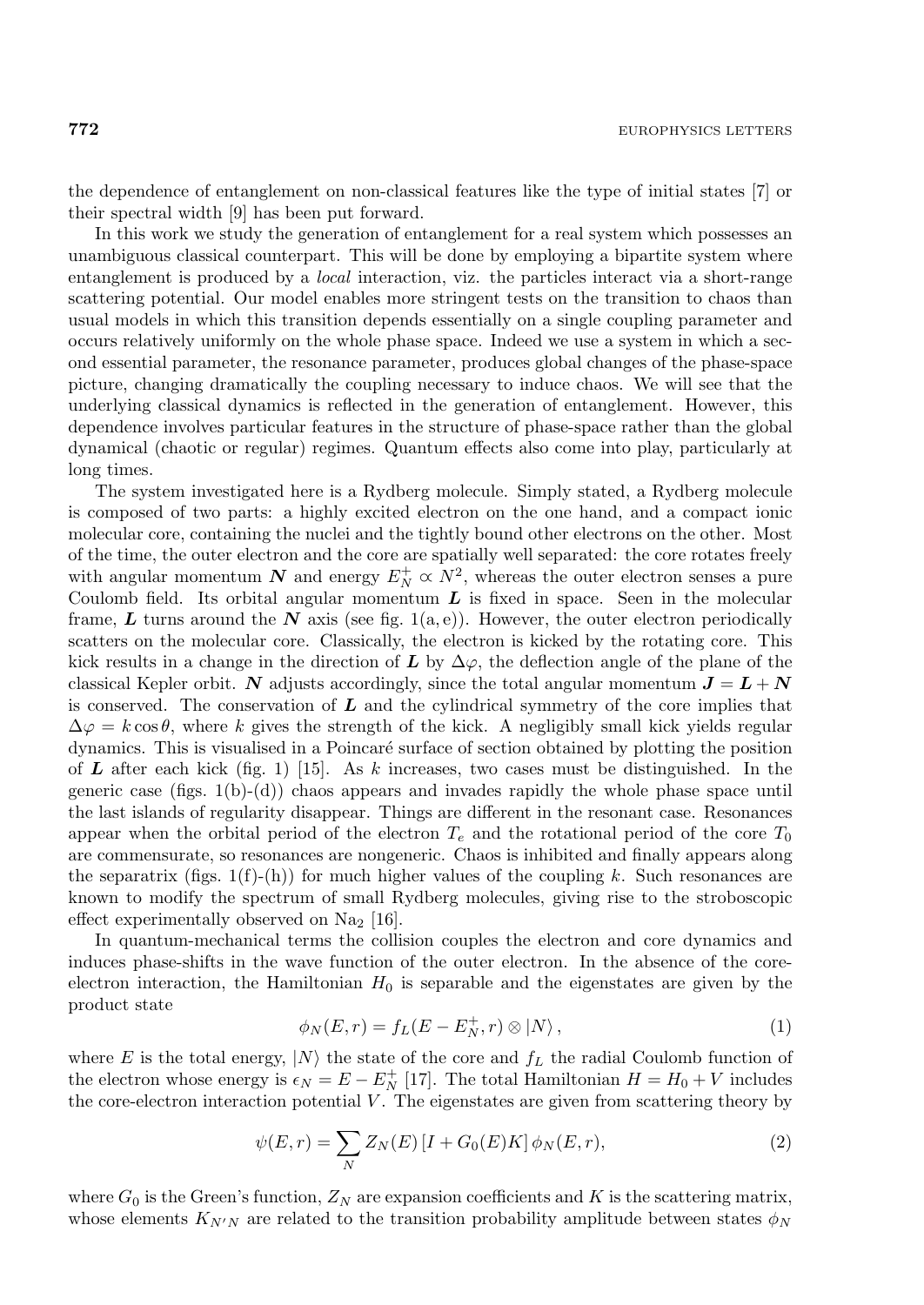

Fig. 1 – Poincaré surfaces of section in the molecular frame. (a) defines the angles  $\theta$  and  $\varphi$  for a given position of **L** on the sphere. The core axis is along  $OZ$  and **N** along  $OX$ . (e) shows the  $k = 0$ , no-coupling situation, valid for all values of  $T_e$  and  $T_0$ ; one sees only the free apparent rotation of *L* around the core angular momentum *N*, describing circles. On a given circle, the modulus N is constant, but it varies from circle to circle. (b)-(d) and (f)-(h): generic case (top row) and resonant  $(T_e = T_0)$  case (bottom row) for increasing coupling. (b) and (f):  $k = 0.25$ , (c) and (g):  $k = 0.5$ , (d) and (h):  $k = 10$ . Note that in the generic case, circles (tori in whole phase space) which correspond to low rational values of the returning times of electron and core open resonant islands: values 2 and 4 appear clearlyin (b). Chaos appears along the corresponding unstable manifolds and invades rapidly the whole phase-space until the last islands of regularitydisappear (image (d)). In the resonant case a very large couple of resonance islands appears around the  $\pm OZ$  axis (the top one is visible in (f)-(h)), with a separatrix starting from the  $\pm OY$  axis.

and  $\phi_{N'}$  due to the collision. From eq. (2) it is apparent that an eigenstate is given by a superposition of core states with rotational number  $N$ , each core state being associated with an outer electron having an energy  $\epsilon_N$ . The relation between the quantum and classical pictures is simpler  $[15]$  when expressed in the molecular frame, where K has only diagonal elements tan  $\delta_{\Lambda}$ . The phase-shifts  $\delta_{\Lambda}$  only depend on the coupling between **L** and the molecular axis.  $\Lambda = L \cos \theta$  is the projection of **L** on this axis and the classical deflection angle is related to the quantum phase shifts by

$$
\Delta \varphi = 2 \frac{\partial \delta_{\Lambda}}{\partial \Lambda} = k \frac{\Lambda}{L}.
$$
\n(3)

The first equality is a very general result stemming from the semiclassical approximation to scattering theory [18] and is valid to first order in  $\hbar$ , whereas the last term follows from the functional relation  $\delta_{\Lambda}(k)$  chosen in this work which turns out to be verified for typical diatomic molecules.

To quantify entanglement we will employ the linear entropy  $S_2$ , as has been done in most previous works  $[3, 5-12]$ . Indeed for bipartite systems  $S_2$  behaves as other measures of entanglement [19] while being convenient to compute. The linear entropy associated with the reduced density matrix describing the electron is given by

$$
S_2 = 1 - \text{Tr}_e \rho_e^2,\tag{4}
$$

where  $\rho_e = \text{Tr}_c \rho$  and as usual  $\text{Tr}_c (\text{Tr}_e)$  refers to averaging over the core (electron) degrees of freedom. We first determine the degree of entanglement of stationary states. This is done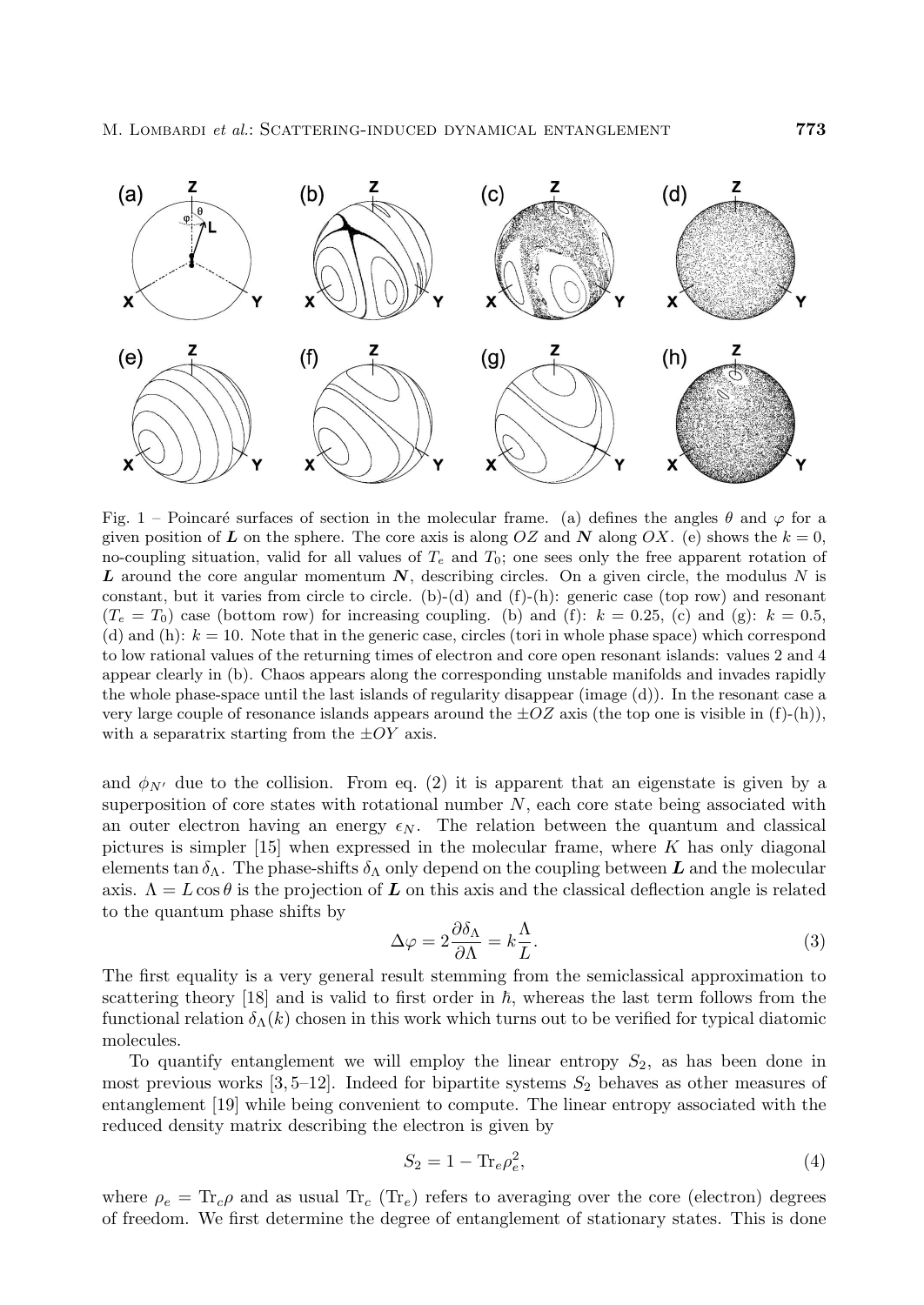

Fig.  $2$  – (Colour on-line) Average linear entropy for generic (red/gray boxes) and resonant (black dots) states  $(T_e = T_0)$ , shown for different values of k. The rms is also shown as red dashed (generic) and solid (resonant) error bars.

by calculating  $\rho(E) = |\psi(E)\rangle \langle \psi(E)|$  over an energy range for which the classical dynamics does not vary appreciably. The values  $L = 2$  and  $J = 10$  adopted in this work correspond to experimentally accessible values for diatomic molecules such as Na2. With these values and taking into account symmetry requirements, three rotational states are accessible to the core  $N = 8, 10, 12$  (classically,  $8 \leq N \leq 12$ ). Hence in a typical eigenstate (2) three core-electron states are entangled. The mean entropy  $\langle S_2(E) \rangle$  for stationary states is shown in fig. 2 as a function of the coupling constant  $k$ . The curves for the generic and resonant cases are very close despite phase-space being substantially different for most values of  $k$ . On average, the potential interaction entangles at least as efficiently when the underlying classical dynamics is mostly regular rather than mainly chaotic. Note that the rms is small for the regular and totally chaotic regimes and larger in the mixed phase-space situation and that the linear entropy saturates in both the generic and resonant cases only for large k:  $\langle S_2(E) \rangle$  approaches its upper limit 2/3corresponding to a maximally mixed state.

We next determine the time-dependent generation of entanglement from an initial product state. At  $t = 0$  we take the wave function of the electron to be radially localised at the outer turning point  $r_{tp}$ , several thousand atomic units away from the core, and we take the core to be in the rotational state  $|N_0\rangle$ , so that

$$
\psi(t=0,r) = F_{loc}(r \approx r_{tp}) \otimes |N_0\rangle.
$$
\n(5)

The mean energy of the radial wavepacket  $F_{loc}$  is  $\epsilon_0 = E_0 - E_{N_0}^+$  and  $T_e$  is the period of the corresponding Kepler orbit. At  $t \approx T_e/2$  the wavepacket scatters off the core and the wave function is given by a *superposition* of radial wavepackets moving outward, each associated with a core in a given rotational state  $|N\rangle$ . At  $t \approx T_e$  each of the radial wavepackets has reached the outer turning point and starts going back towards the core. The core-electron interaction then takes place again at  $t \approx 3T_e/2$  resulting in further entanglement change. As t increases the wavepackets tend to spread radially resulting in a continuous core-electron interaction. These features appear in the time dependence of the linear entropy  $S_2(t)$ , obtained from eq. (4) by tracing out the core degrees of freedom from the total density matrix  $|\psi(t)\rangle\langle\psi(t)|$ .

For short times  $S_2(t)$  is shown in fig. 3, for  $N_0 = 8$  and for 3 different values of the coupling k. In the generic case, for small t and not too large  $k$ ,  $S_2$  is seen to increase linearly in steps, reflecting the discrete times core-electron interaction, and then appears to saturate (but see below). In the resonant case, the linear entropy also increases on average linearly but displays oscillations. Indeed, a semiclassical approximation for the short-time behaviour of the purity  $\text{Tr}_e \rho_e^2$  predicts that  $S_2(t_C) \propto k^2 t_C$ . This result, valid only for the collision times  $t_C =$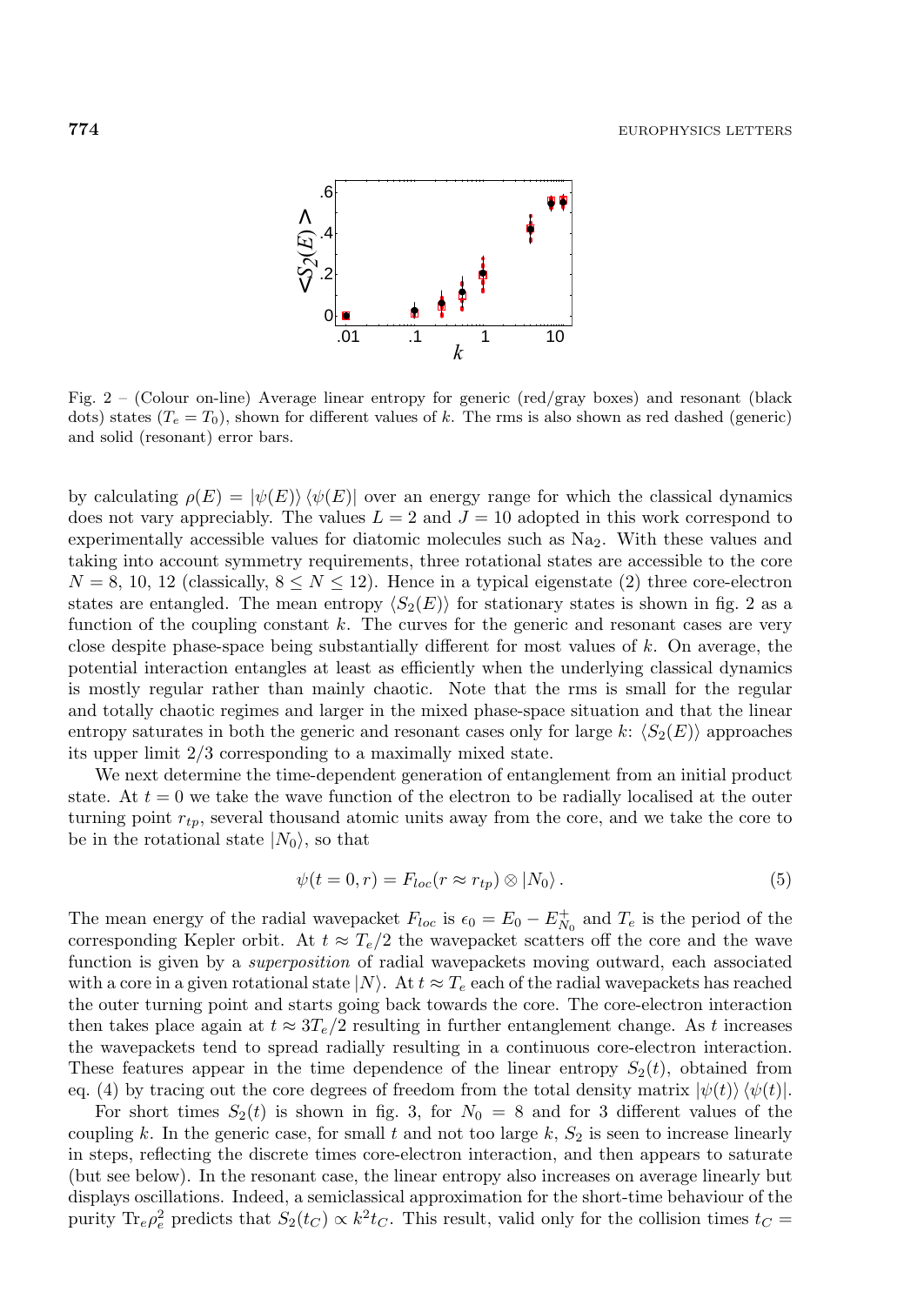

Fig.  $3 -$  (Colour on-line) Short-time variation of the linear entropy for different values of the coupling strength; t is given in units of the Kepler period T*e*. (a) Generic phase-space, from top to bottom  $k = 10$  (red), 0.5 (black) and 0.25 (blue). The  $k = 0.25$  ( $k = 0.5$ ) curve is multiplied by a factor 3 (1.5). (b) Same as (a) for the resonant case  $T_e = T_0$ .

 $(2m+1)T_e/2$ , is obtained in the stationary phase approximation by neglecting correlations between electron orbits built on different core rotational states. This linear behaviour agrees with the prediction of [12]. The  $k^2$ -dependence comes from the semiclassical amplitudes, and the linear variation in t from the fact that these amplitudes are conserved. The oscillations of  $S_2$  observed in the resonant case arise from the coherent projection of the motion of the outer electron. It is in this sense a kinematical effect, since no such behaviour is to be found in the wave function or in the probability flux. By expanding the core energies to first order, the purity is seen to depend on terms of the form

$$
\sum_{NN'} |e^{-2i\pi t \left[(N-N')/T_0\right]} \sum_{\epsilon(N)\epsilon'(N')} e^{-i(\epsilon-\epsilon')t} Z_N(E) Z_{N'}(E') \langle F_L(\epsilon'(N'))| F_L(\epsilon(N))\rangle|^2, \qquad (6)
$$

where  $\epsilon_N = E - E_N^+$  and  $F_L(\epsilon, r)$  are radial functions on the energy shell (*i.e.* a combination of regular and irregular Coulomb functions with effective phase shifts depending on the scattering matrix  $K$ ). These functions form an overcomplete basis and are not orthogonal in  $\epsilon$ . In the generic case the nondiagonal terms in the second sum are generally small and uncorrelated. However, at resonance both exponentials are in phase (since  $\epsilon - \epsilon' \approx 2m\pi/T_0$ ) and the correlations between nondiagonal terms are enhanced, because the resonance imposes a greater similarity of certain corresponding eigenstates (2) [15].

The long-time behaviour of the entanglement production is shown in fig. 4. In the generic case,  $S_2(t)$  is on average very low for  $k = 0.25$  (corresponding to classically regular phase space), higher for  $k = 0.5$  (mixed phase-space) and nearly maximal for  $k = 10$  (chaotic phasespace). Periodic recoherences are visible for small  $k$ . Although revivals are expected when phase-space is regular and the dimensionality of the Hilbert space is low, we point out that the same observations have been made for considerably larger angular momenta closer to the semiclassical limit [20]. The characteristic periods of recoherence involve the revival times  $T_0^{rev}$  and  $T_e^{rev}$  of the core rotation and the electron orbit. The former readily appears by carrying the expansion in  $E_N^+$  in eq. (6) to second order. The latter follows by remarking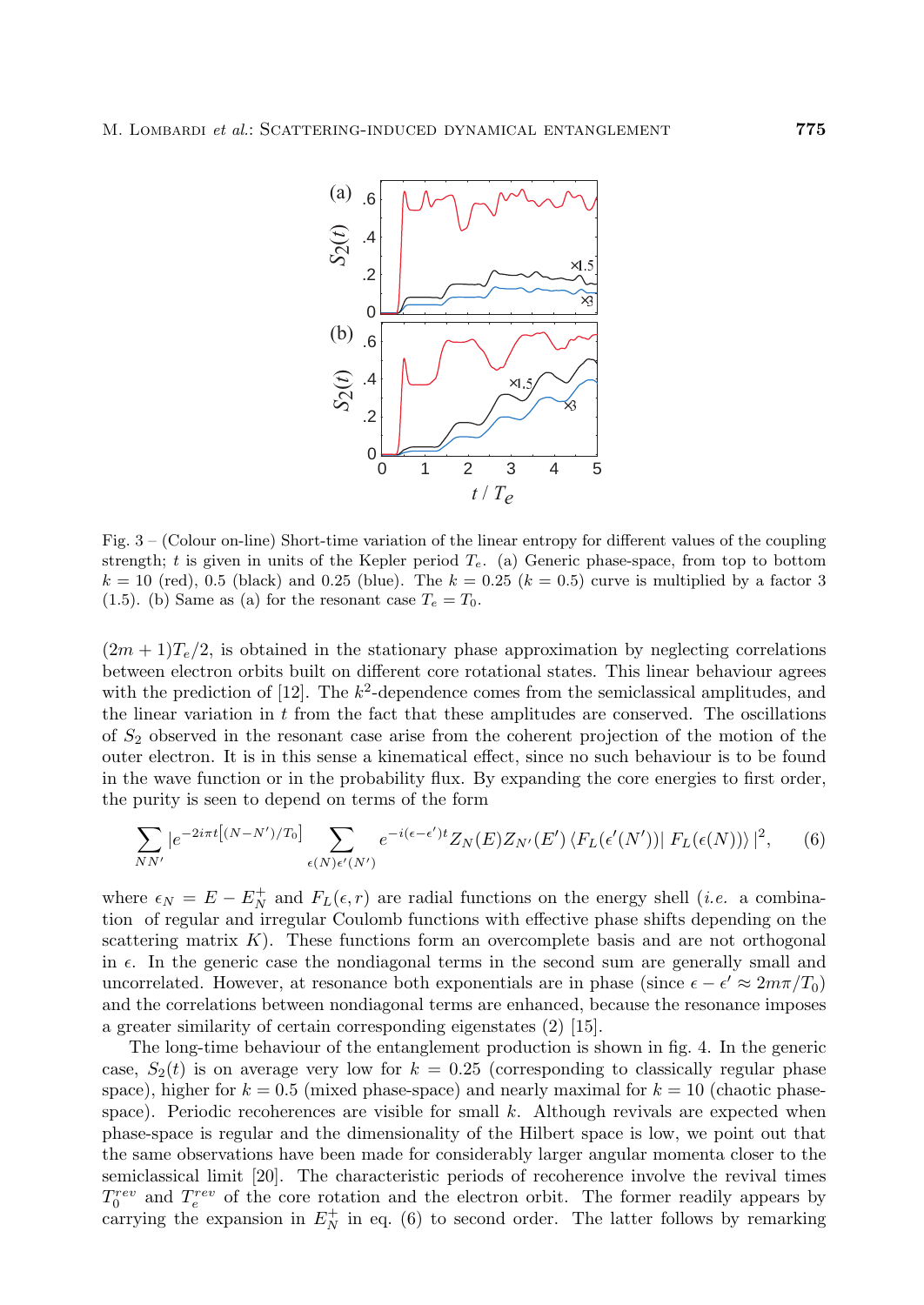

Fig.  $4$  – Same as fig. 3 for longer times; the curves for  $k = 0.25$  and  $k = 0.5$  are *not* multiplied by any factor. The oscillations visible for these curves depend on the revival time of the partial correlation functions. For example, in (b) for  $k = 0.5$ , two scales are visible corresponding to  $T_e^{rev}(N = 10)$  and the longer  $T_e^{rev}(N=12)$ .

that the second sum in eq. (6) is the cross-correlation function between parts of the wave function belonging to different superposition alternatives (*i.e.* different scattering channels). Alternatively, it can be shown [21] that the purity is bounded from below by correlation functions which vary according to the revival times. Note that the revivals have no classical counterpart. In the resonant case the long-range oscillations can be dramatically enhanced by the commensurate time scales (in addition to  $T_0 = T_e$ , we have  $T_0^{rev} \approx 2T_e^{rev}$ ) and the similarity of the eigenfunctions which makes the cross-correlations to be very large. The consequence is that the curves for  $k$  values corresponding to different underlying classical dynamics may cross.

These results indicate that the behaviour of the linear entropy is not simply connected to the classical regime, but also depends on the structure of phase-space. Indeed the entanglement production is considerably *higher* in the resonant case despite classical phase-space being much more *regular* (compare figs. 1(c) and (g) with their respective curves in fig. 4). This behaviour can be ascribed to the large values of the cross-correlations, which are ultimately due to the fact that at resonance  $\boldsymbol{L}$  appears to move around the core axis  $OZ$ , and therefore its projection on  $N = OX$  (and thus the possible values of  $N^2$ ) tends to spread. Classically, resonances modify the structure of phase-space by the appearance of a fixed point on the OZ core axis, which is visible in the Poincaré surfaces of section  $(f_1g, 1)$ . In quantum-mechanical terms N is then not well defined and thus the wave functions are mixed in  $|N\rangle$  even for small kick strengths. In the generic case however these mixings can only take place for large values of the coupling, corresponding to chaotic dynamics.

To conclude we have investigated the generation of entanglement induced by a potential interaction in a bipartite system, a Rydberg molecule. By and large chaotic classical dynamics is associated with more and faster entanglement because the scattering particles explore larger portions of phase-space leading quantum-mechanically to superpositions. But chaos is not necessarily the most efficient way to ensure that the relevant part of phase-space leading to